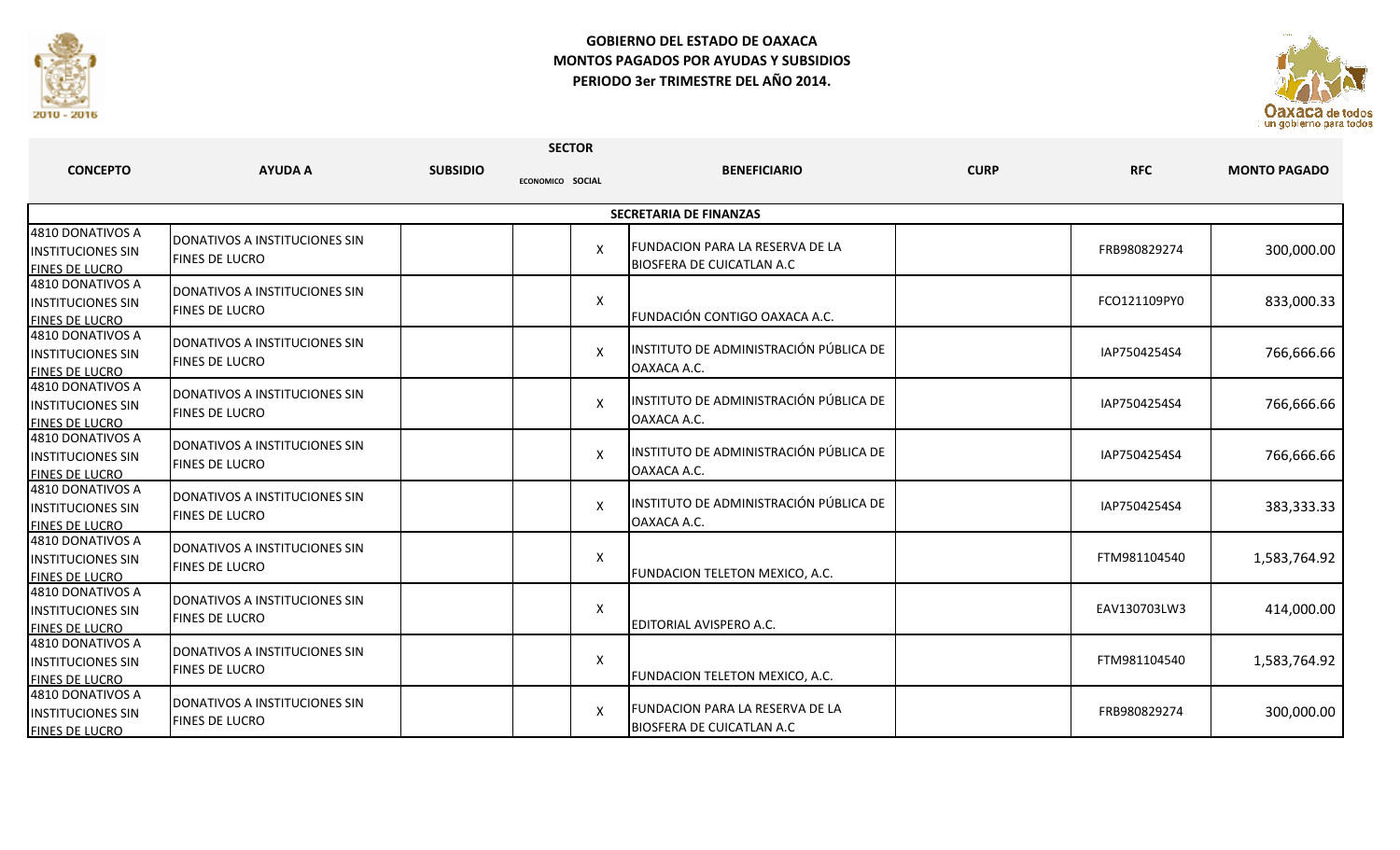

## **GOBIERNO DEL ESTADO DE OAXACA MONTOS PAGADOS POR AYUDAS Y SUBSIDIOS PERIODO 3er TRIMESTRE DEL AÑO 2014.**



| <b>SECTOR</b>                                                         |                                                                               |                 |                  |   |                                                               |                    |              |                     |
|-----------------------------------------------------------------------|-------------------------------------------------------------------------------|-----------------|------------------|---|---------------------------------------------------------------|--------------------|--------------|---------------------|
| <b>CONCEPTO</b>                                                       | <b>AYUDA A</b>                                                                | <b>SUBSIDIO</b> | ECONOMICO SOCIAL |   | <b>BENEFICIARIO</b>                                           | <b>CURP</b>        | <b>RFC</b>   | <b>MONTO PAGADO</b> |
| 4810 DONATIVOS A<br><b>INSTITUCIONES SIN</b><br><b>FINES DE LUCRO</b> | <b>I</b> DONATIVOS A INSTITUCIONES SIN<br><b>FINES DE LUCRO</b>               |                 |                  | X | <b>FUNDACION TELETON MEXICO, A.C.</b>                         |                    | FTM981104540 | 1,583,764.92        |
| 4810 DONATIVOS A<br><b>INSTITUCIONES SIN</b><br><b>FINES DE LUCRO</b> | <b>I</b> DONATIVOS A INSTITUCIONES SIN<br><b>FINES DE LUCRO</b>               |                 |                  | X | FUNDACIÓN CONTIGO OAXACA A.C.                                 |                    | FCO121109PY0 | 833,000.33          |
| 4810 DONATIVOS A<br><b>INSTITUCIONES SIN</b><br><b>FINES DE LUCRO</b> | <b>I</b> DONATIVOS A INSTITUCIONES SIN<br><b>FINES DE LUCRO</b>               |                 |                  | X | lFUNDACION PARA LA RESERVA DE LA<br>BIOSFERA DE CUICATLAN A.C |                    | FRB980829274 | 300,000.00          |
| 4810 DONATIVOS A<br><b>IINSTITUCIONES SIN</b><br>FINES DE LUCRO       | <b>I</b> DONATIVOS A INSTITUCIONES SIN<br><b>FINES DE LUCRO</b>               |                 |                  | X | INSTITUTO DE ADMINISTRACIÓN PÚBLICA DE<br>OAXACA A.C.         |                    | IAP7504254S4 | 766,666.66          |
| 4441 AYUDAS SOCIALES<br>A PERSONAS                                    | <b>AYUDAS DIVERSAS</b>                                                        |                 |                  | X | MANOS DE ESPERANZA CONTRA EL CANCER<br>A.C                    |                    | MEC1305184SA | 20,000.00           |
| A PERSONAS                                                            | 4441 AYUDAS SOCIALES BOLETOS AEREOS DE OAXACA A LA<br><b>CIUDAD DE MEXICO</b> |                 |                  | X | <b>FERNANDO FRANCO</b>                                        |                    | MBL100324MJA | 26,891.04           |
| A PERSONAS                                                            | 4441 AYUDAS SOCIALES BOLETOS AEREOS DE OAXACA A LA<br><b>CIUDAD DE MEXICO</b> |                 |                  | X | NOEMI GARCIA CARRILLO                                         |                    | MBL100324MJA | 7,140.00            |
| 4441 AYUDAS SOCIALES<br>A PERSONAS                                    | <b>AYUDAS DIVERSAS</b>                                                        |                 |                  | X | CORPORACIÓN OAXAQUEÑA DE RADIO Y<br><b>TELEVISIÓN</b>         |                    | COR931120M28 | 30,262.08           |
| 4441 AYUDAS SOCIALES<br>A PERSONAS                                    | <b>AYUDAS DIVERSAS</b>                                                        |                 |                  | X | <b>FERNANDO FRANCO</b>                                        |                    | MNE0812108H2 | 7,929.93            |
| 4441 AYUDAS SOCIALES<br>A PERSONAS                                    | <b>AYUDAS DIVERSAS</b>                                                        |                 |                  | X | LUIS FELIPE LAZARO X                                          |                    | LAXL580618   | 300,000.00          |
| A PERSONAS                                                            | 4441 AYUDAS SOCIALES BOLETOS AEREOS DE OAXACA A LA<br><b>CIUDAD DE MEXICO</b> |                 |                  | X | <b>FERNANDO FRANCO</b>                                        |                    | MBL100324MJA | 9,013.00            |
| 4441 AYUDAS SOCIALES<br>A PERSONAS                                    | <b>AYUDAS DIVERSAS</b>                                                        |                 |                  | X | <b>MONTESINO FIGUEROA MIGUEL ANGEL</b>                        | MOFM710201HOCNGG07 | MOFM710201   | 240,000.00          |
| 4441 AYUDAS SOCIALES<br>A PERSONAS                                    | <b>AYUDAS DIVERSAS</b>                                                        |                 |                  | X | <b>IGNACIO VIRGINIO MARTINEZ PLATAS</b>                       |                    | MAPI540521   | 15,000.00           |
| 4441 AYUDAS SOCIALES<br>A PERSONAS                                    | <b>AYUDAS DIVERSAS</b>                                                        |                 |                  | X | MONTESINO FIGUEROA MIGUEL ANGEL                               | MOFM710201HOCNGG07 | MOFM710201   | 80,000.00           |